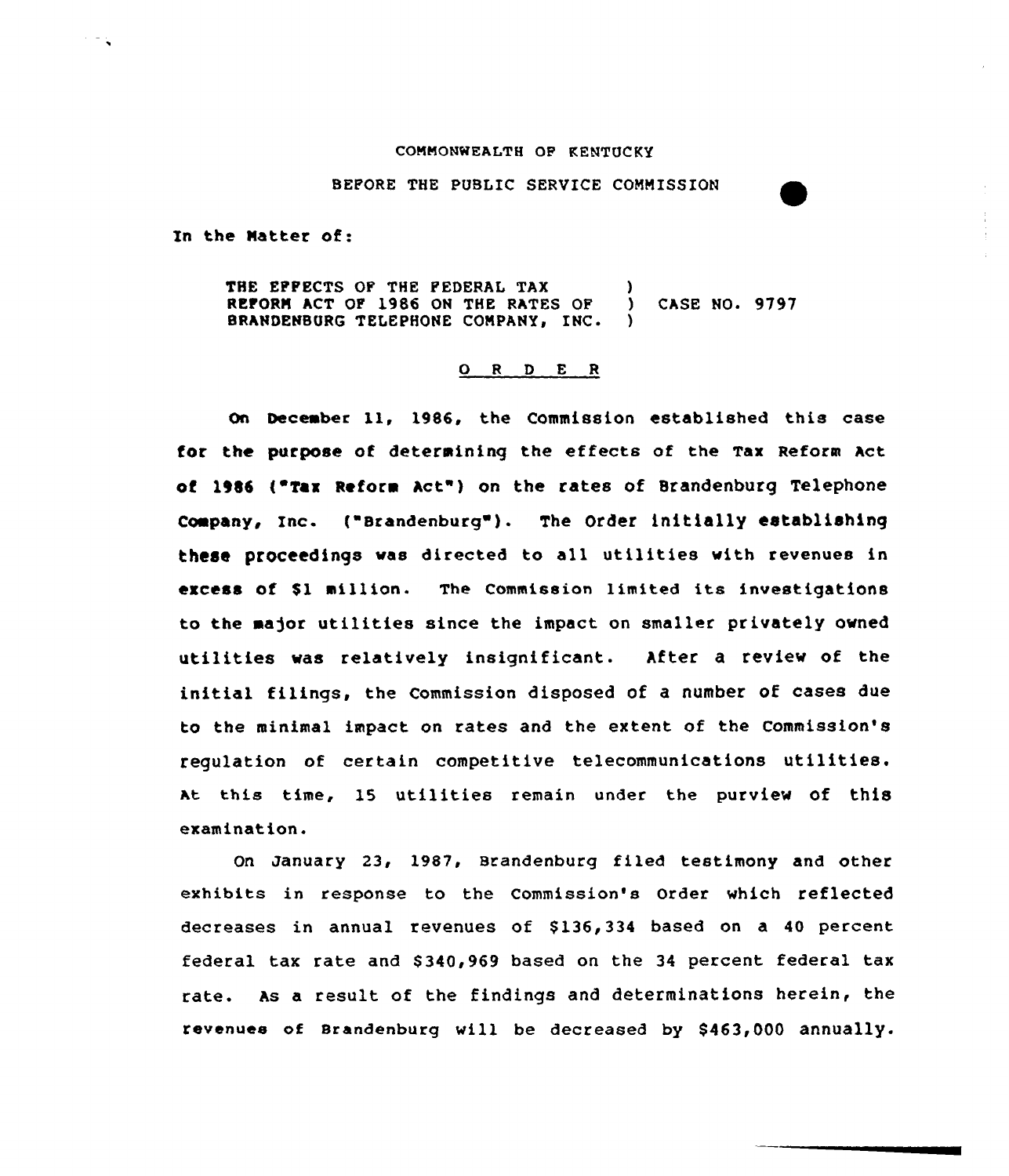The overall reduction in revenue requirements for the 15 utilities subject to these proceedings is in excess of \$75 million.

Motions to intervene were filed by the Utility and Rate Intervention Division of the Office of the Attorney General ("AG") and Utility Rate Cutters of Kentucky, Inc. ("URC"). All motions to intervene were granted by the Commission.

<sup>A</sup> public hearing was held at the Commission's offices in Frankfort, Kentucky, on Nay 1, 1987.

#### **COMMENTARY**

In its Order of December 11, 1986, the Commission expressed the opinion that the focus of this proceeding should be reflecting the effects of the Tax Reform Act in rates. Thus, the Comm'ssion considered the three primary issues in this matter to be: (1) determining the amount of the revenue change required due to the Tax Reform Act; (2) determining the appropriate date of any rate change; and (3) distributing the revenue change among rate schedules.

The Commission required that a 12-month period ending no more than <sup>90</sup> days from December ll, 1986, the date of the Order establishing this case, should be used to determine the effects of the Tax Reform Act. Brandenburg proposed and the Commission has accepted the 12-month period ending October 31, 1986, as the test period for determining the reasonableness of the proposed rates.

#### PROCEDURAL ISSUES

# Single-Issue Approach

Throughout these proceedings, there have been objections to the methodology used by the Commission in determining the reason-

 $-2-$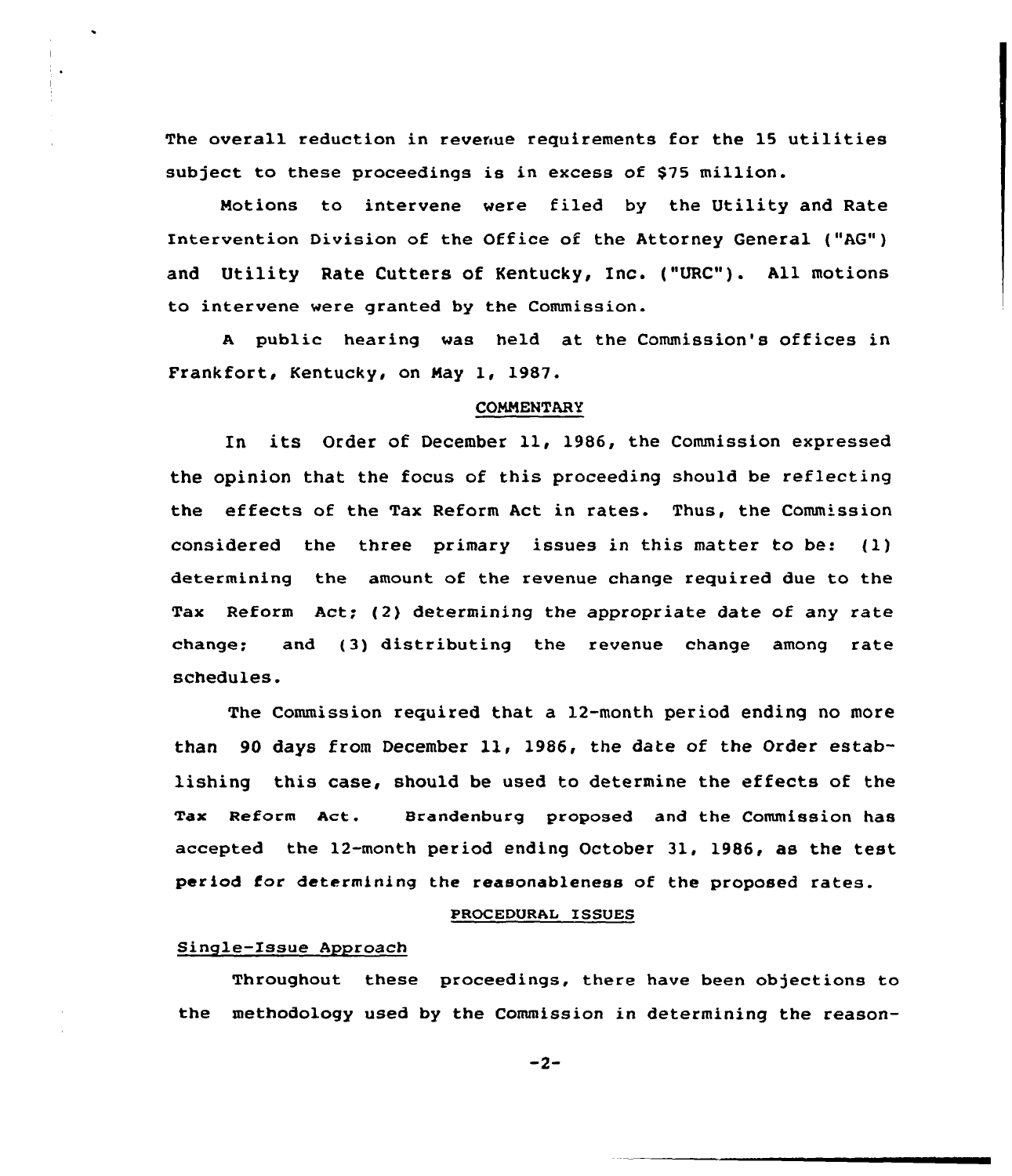ableness of each utility's rates subsequent to the Tax Reform Act. Certain utilities have characterized the Commission's actions as "single-issue" rate-making. Implicit in their objections is the notion that single-issue rate-making is contrary to law.<sup>1</sup>

This notion was rebutted by, among others, Kentucky Utilities Company (" $RU"$ ). In his opening argument, in Case No. 9780,<sup>2</sup> counsel for KU stated that this proceeding is soundly based. KU recognized that there was good reason to focus the proceeding on the tax changes.<sup>3</sup> In its post-hearing brief, KU further stated its agreement with the Commission's position that retaining the savings resulting from tax reform was not a proper way for KU to improve its earnings and indicated that <sup>a</sup> focused proceeding, expeditiously passing the tax savings to ratepayers, was reasonable as long as KU was permitted to maintain its test-period rate of return.<sup>4</sup>

Those complaining of single-issue rate adjustments overlook the Commission's long established practice of adjusting rates for fuel cost charges through Fuel Adjustment Clause ("FAC") and Purchased Gas Adjustment Clause ("PGA") proceedings. Each of

 $\mathbf{1}$ Other states have upheld single-issue rate-making proceedings, See for example, Consumers Power Company v. Michigan Public<br>Service Commission, Mich. App., 237 NW 2d 189 (1975).

 $\overline{2}$ case No. 9780, The Effects of the Federal Tax Reform Act of 1986 on the Rates of Kentucky Utilities company.

<sup>3</sup> Hearing Transcript, Nay 4, 1987, page 9.

<sup>4</sup> Brief for KU, filed May 22, 1987, page 4.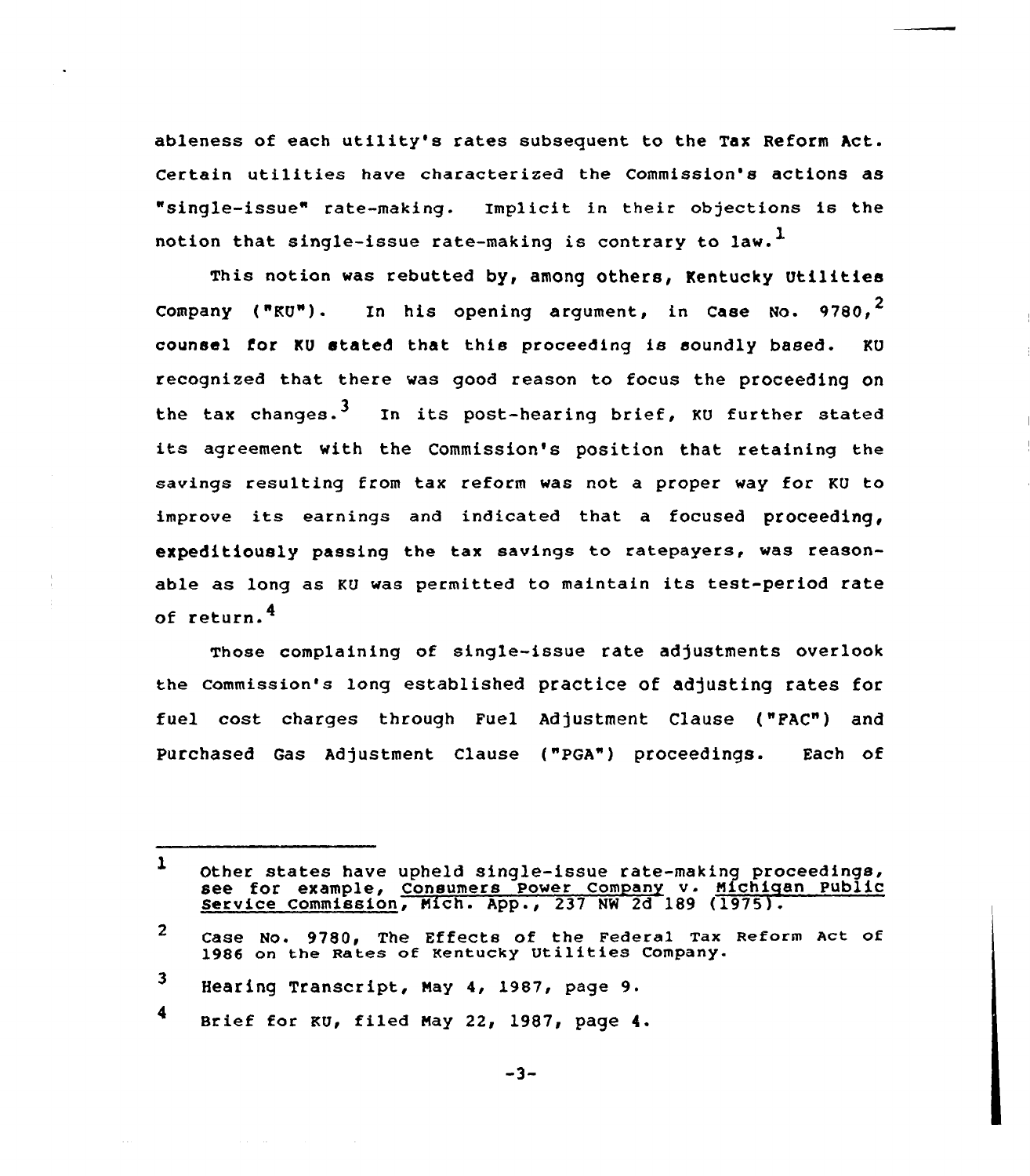these involves setting rates solely on the changes of the cost of coal or natural gas.

Apart from the propriety of single-issue rate-making, however, it must be pointed out that from the outset these cases have never been limited to <sup>a</sup> single issue. The order of December ll, 1986, did indicate that the Tax Reform Act was the focus of these investigations. However, it stated at page 2:

If, aside from the Tax Reform Act, <sup>a</sup> utility feels that its rates are insufficient, it has the discretion by statute to file <sup>a</sup> full rate case with the Commission. By initiating this case the Commission is in no way prohibiting or restricting any utility from filing a rate case encompassing all rate-making issues in <sup>a</sup> separate proceeding.

This Order was clarified on january 21, 1987, in Case No. 9799, The Effects of the Federal Tax Reform Act of 1986 on the Rates of Continental Telephone Company ("Continental"). That Order states:

Because of the breadth of this investigation and the number of parties involved, it is necessary to categorize some information into a consistent, well-<br>defined scope. That scope is explained in the That scope is explained December 11, 1986, Order. The information as it relates to the specific changes occasioned by the Tax Reform Act<br>should be filed as the December 11. 1986, Order should be filed as the December 11,<br>requires. The expected effects of those The expected effects of those changes on rates should be filed as well. Simply because the Commission deems certain information necessary, and deems it necessary to be filed in <sup>a</sup> particular format does not preclude the filing of other information a party believes is pertinent.

For these reasons, the Commission ORDERS that:

(1) All parties shall comply with the December 11, 1986, Order,

(2) Any party may file any additional information<br>it deems relevant;<br>(3) Any party may file alternative proposals for

Any party may file alternative proposals for the resolution of this investigation.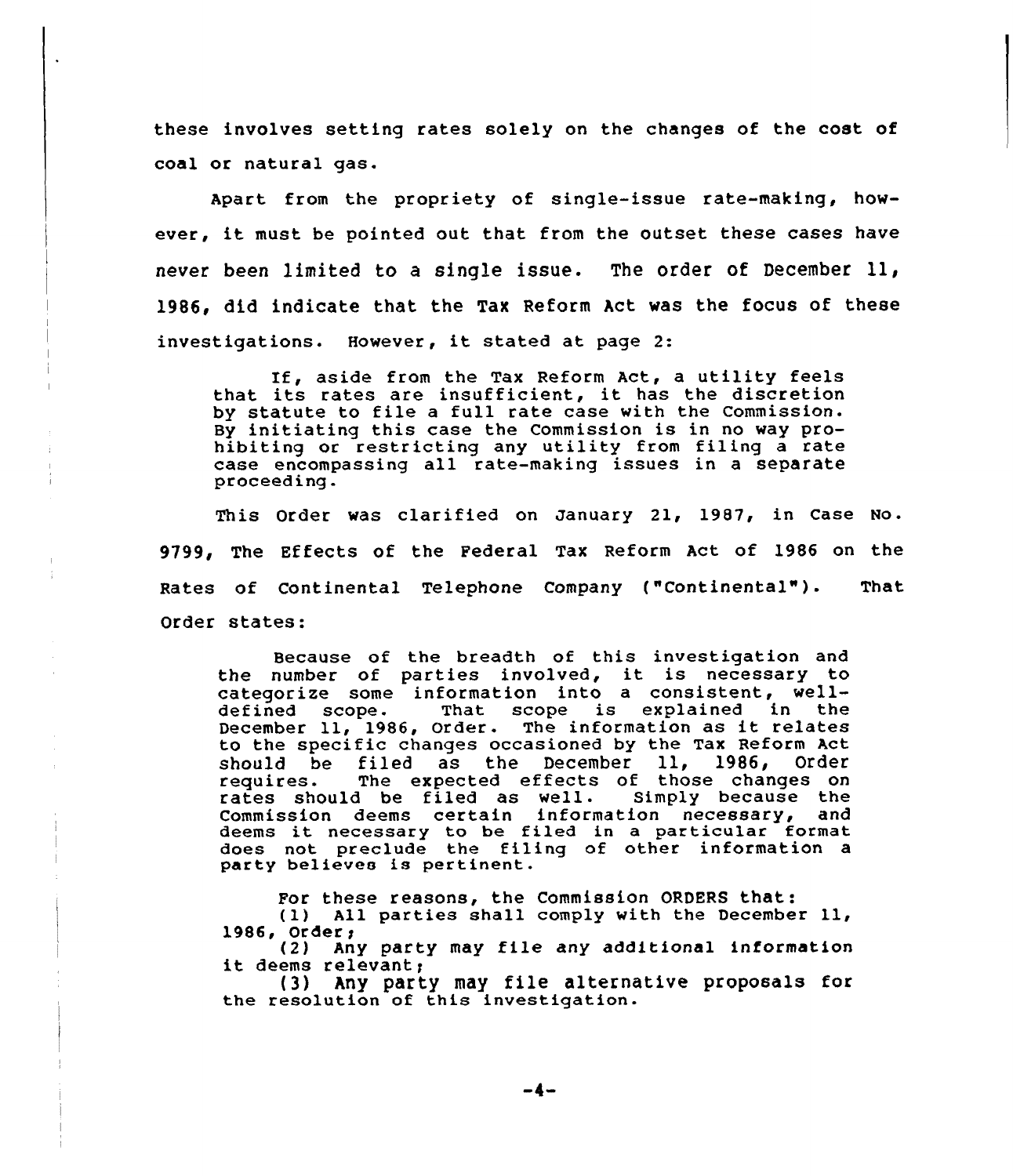Thus, there is not, nor has there been, any limitation on any party filing additional information up to and including an adjustment of all rates. The Commission focused its attention primarily on the Tax Reform Act because of the potentially extraordinary impact of this act on the finances and rates of utilities.

Federal income taxes are in one sense an assessment by the federal government on the utilities for their proportionate share of the federal government's budget. Under accepted regulatory rate-making practices, these federal income taxes are included as part of a utility's expenses that are used to establish rates. Thus, through the rate-making process, the utility can be thought of as a collection agent for federal taxes and a conduit through which federal taxes are transferred from ratepayers to the federal government. Because the Tax Reform Act represents such a historic change in federal tax policy, the Commission determined that it was in the best interests of all concerned--utilities and ratepayers alike--to reflect these tax changes in each company's rates as expeditiously as possible. For that reason, the initial concern was the reduction of the corporate tax rate from 46 percent to 34 percent and other relatively minor adjustments caused by the changes in the Federal Tax cade. As we explained in our December 11, 1986, Order:

First, it would be extremely cumbersome and expensive for the Commission to simultaneously initiate rate cases cavering all utilities affected by this Order. Many utilities may not wish to incur the time-consuming and expensive task of preparing a complete rate case at this time. A proceeding that recognizes only the effects of the Tax Reform Act would minimize the time and expense of both the Commission and the utilities.

 $-5-$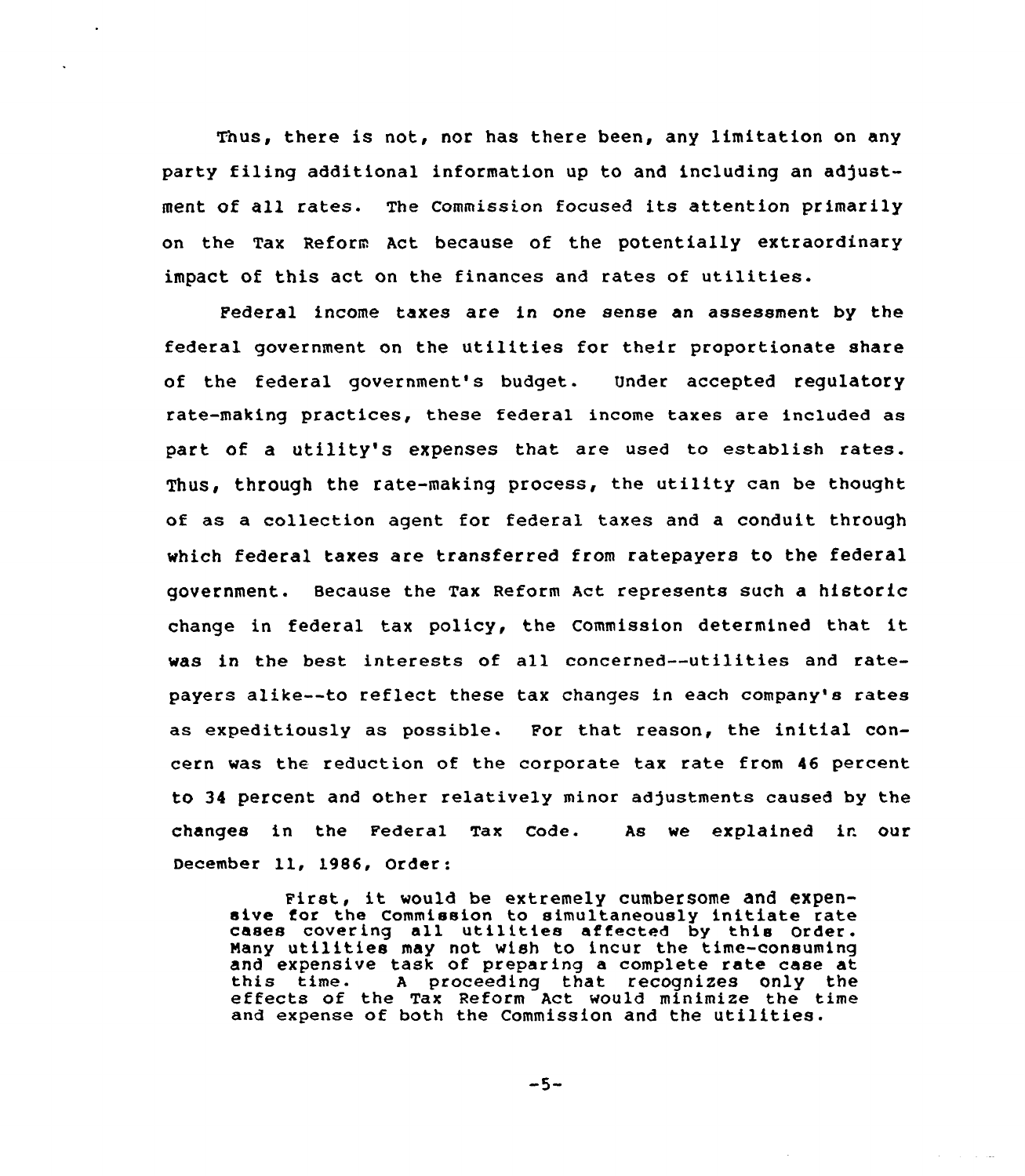Secondly, the Commission does not view retaining<br>the savings that result from tax reform as a proper way for a utility to improve its earnings. Likewise, if the Tax Reform Act should result in major cost increases, these costs should be recognized in rates expeditious- $1y...$ 

Finally, by initiating limited cases for every major utility, the expertise of all interested partie can be pooled to assure that all aspects of the Tax Reform Act are fairly reflected in utility rates.

In an effort to fairly reflect only the effects of the Tax Reform Act in the companies' rates, the Commission, to the extent possible, and with the acquiescence of the companies, narrowed the scope of the analysis. All quantifiable aspects of the revenue reguirement effects of the Tax Reform Act have been considered and therefore the rate adjustments ordered herein should have no effect on the utility's earnings.

In summary, the Tax Reform Act is a unique and historic change in tax lav that substantially affects the cost of providing utility service. The primary considerations in narroving the scope of these proceedings vere that: (1} the cost change generated by the Tax Reform Act vas clearly beyond the control of the utility: (2} the cost change generated by the Tax Reform Act affected all major privately owned utilities in a similar manner; (3) the cost change generated by the Tax Reform Act had a major impact on the cost of service of utilities; and, (4) the cost change generated by the Tax Reform Act vas effective at a specified date vhich vas scheduled to occur quickly, requiring expeditious action on the part of the Commission.

For all of the reasons previously stated, the procedure used by the Commission is one that is efficient, reflective of sound

 $-6-$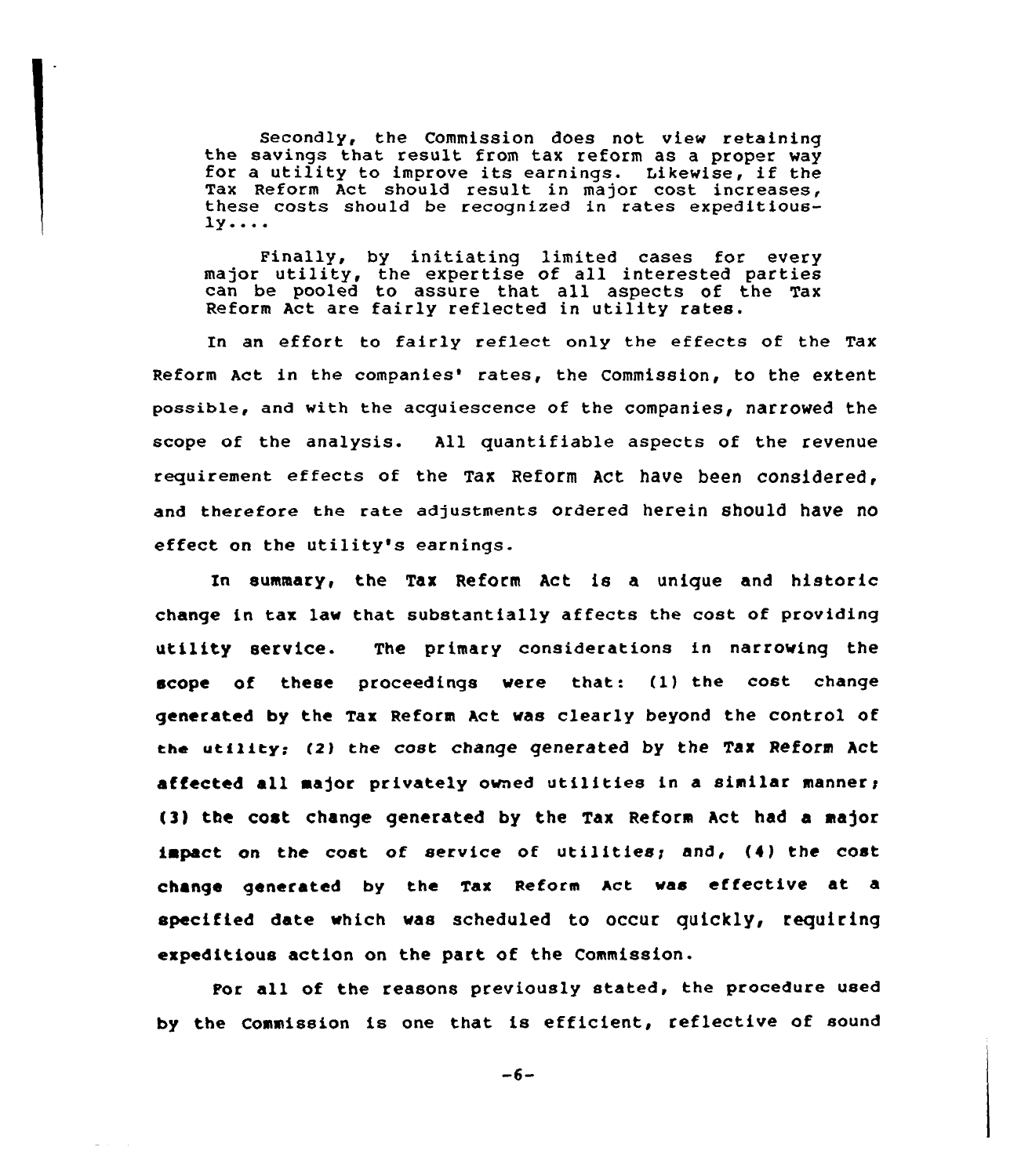regulatory methods, responsive to the substantive and procedural rights of all parties, and consistent with the jurisdiction of the Commission.

#### Burden of Proof

Several utilities have suggested that the Commission bears the burden of proving the reasonableness of the rates that have been adjusted to reflect the effects of the Tax Reform Act. Continental, for example, cites KRS 278.430. However, this statute refers to appeals of Commission orders to circuit court. It obviously is not applicable to a proceeding before the Commission itself.

In its Order of December 11, 1986, the Commission on its own motion took the extraordinary step of establishing these investigations in response to the historic Tax Reform Act of 1986. There is no statute assigning a burden of proof in this type of special case. KRs 278.250 is particularly noteworthy. After giving the parties a hearing and carefully reviewing the record, the Commission has determined the fair, just, and reasonable rates for each respective utility as prescribed by KRS 278.030. We believe that this procedure is consistent with our statutory responsibilities.

# Retroactive Rates

 $\pm$ 

Another issue that has been raised in these proceedings is the possibility of <sup>a</sup> retroactive change in rates. we have decided that the reduction in each utility's tax rate and the related adjustments will not be reflected in the utility's rates until July 2, 1987. Those rates vill be charged for service rendered on

 $-7-$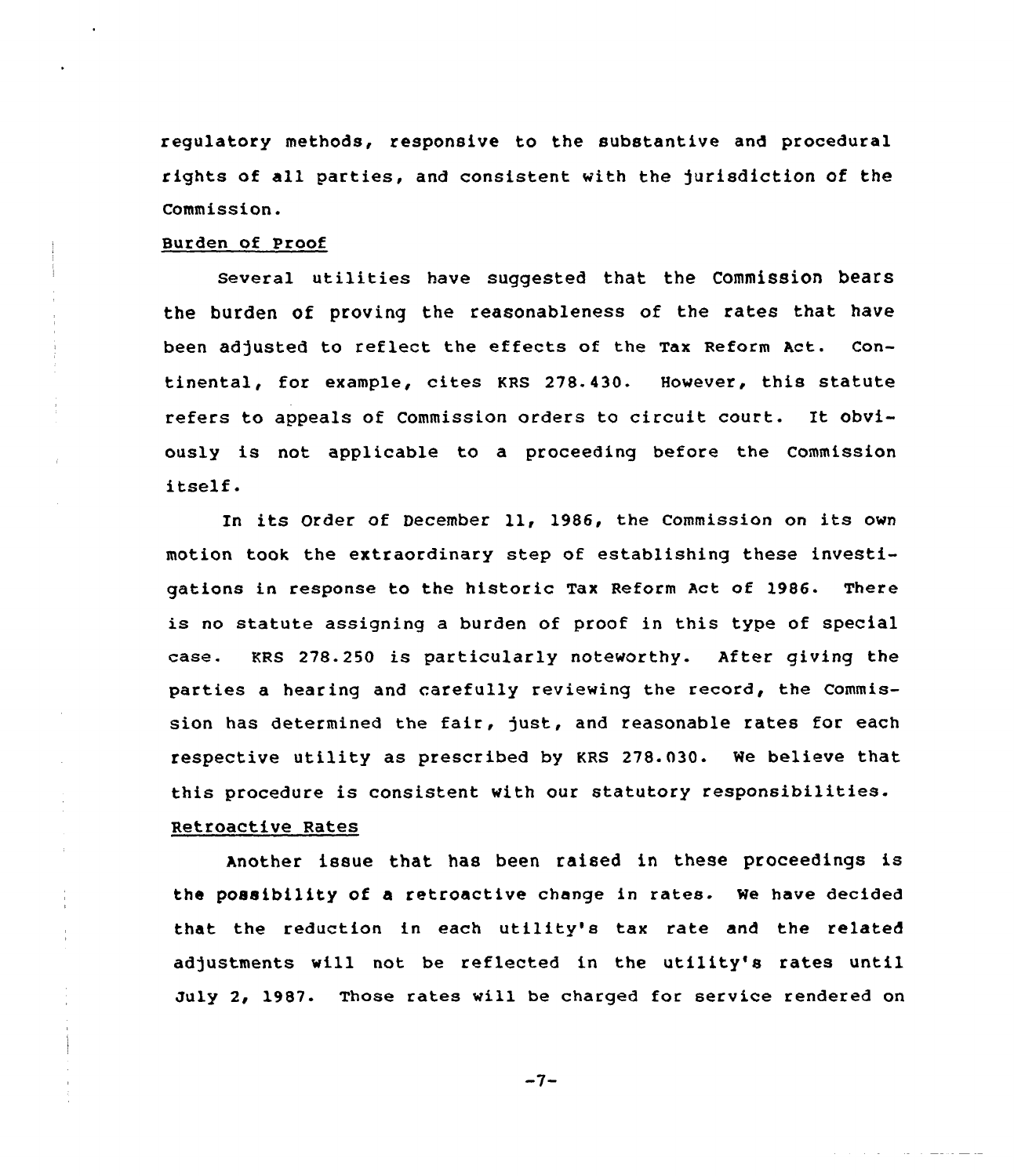and after July 2, 1987. Thus, the rates are entirely prospective, and the issue of retroactivity is moot.

#### Testimony of URC

The URC filed testimony in each of these cases. However, its witness did not appear at the hearing and was not subject to cross-examination. Several of the parties moved to strike URC's prefiled testimony. After considering the nature of the testimony filed by URC, the Commission will treat it as comment rather than evidence and weigh it accordingly.

# DETERMINATION OF THE IMPACT OF THE TAX REFORM ACT Excess Deferred Taxes

<sup>A</sup> reduction in the corporate tax rates results in an excess or surplus deferred tax reserve, since deferred taxes resulting from depreciation-related and non-depreciation-related tax timing differences were provided by ratepayers at a higher tax rate than the rate at which they will be flowed back.

On January 1, 1979, the federal corporate income tax rate decreased from 48 to 46 percent. Utilities, in general, flowed back deferred taxes at the new statutory tax rate, which resulted in an excess provision for deferred taxes. The Commission recognized the existence of these excess deferred taxes and in subsequent rate proceedings required that the excess be returned to the ratepayer over a 5-year amortization period.

The change in tax rates under the Tax Reform Act from 46 percent to 34 percent creates a substantial excess provision for deferred taxes. The Tax Reform Act requires that deferred taxes related to depreciation timing differences be flowed back no

 $-8-$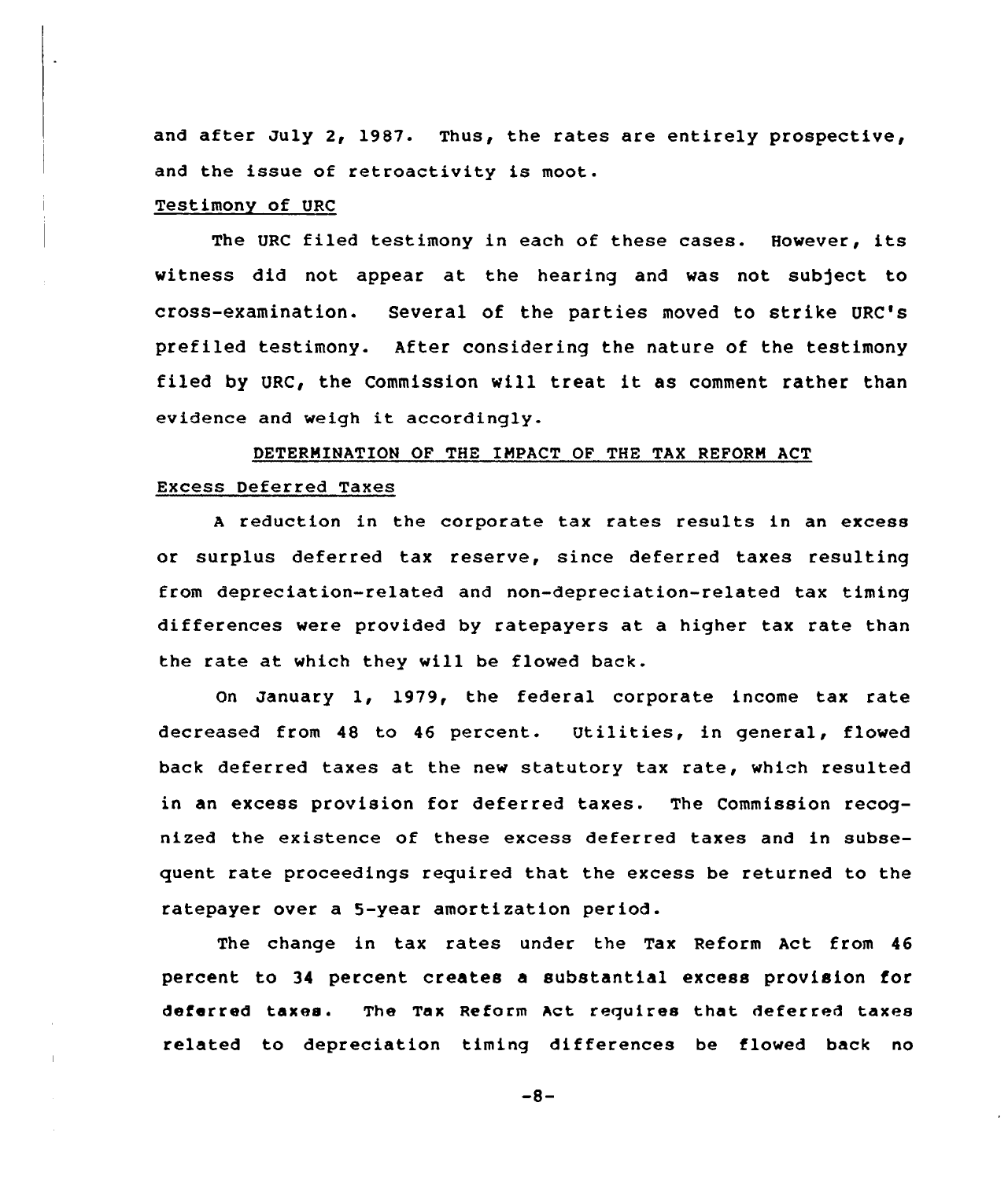faster than under the "average-rate assumption method." Under this method an average rate is calculated and, as timing differences reverse, the accumulated deferred taxes are credited to income and the excess deferred taxes are reduced to zero over the remaining life of the property. Noreover, the Tax Reform Act provides that if <sup>a</sup> regulatory commission requires <sup>a</sup> more rapid reduction of the excess provision for deferred taxes, book depreciation must be used for tax purposes. The Tax Reform Act does not, however, have specific provisions for the excess deferred taxes that are not related to depreciation. Therefore, the excese deferred taxes have been generally characterized as "protected" (depreciation-related) and "unprotected" {not related to depreciation).

 $\ddot{\phantom{a}}$ 

The Commission recognizes the existence of the excess deferred taxes and is of the opinion that these taxes provided by ratepayers in previous years should be returned in an equitable manner. However, the various options for returning these benefits could not be fully explored within the context of this expedited proceeding. Therefore, the issue regarding accelerated amortization of excess deferred taxes vill be considered in future general rate proceedings and not in the present, limited proceeding.

The primary position taken by most utilities on this issue was that deferred income taxes should be amortized, as timing differences reverse, using the tax rates in effect at the time they originated or using the average rate assumption method. Therefore, adjustments have been made to insure that deferred

 $-9-$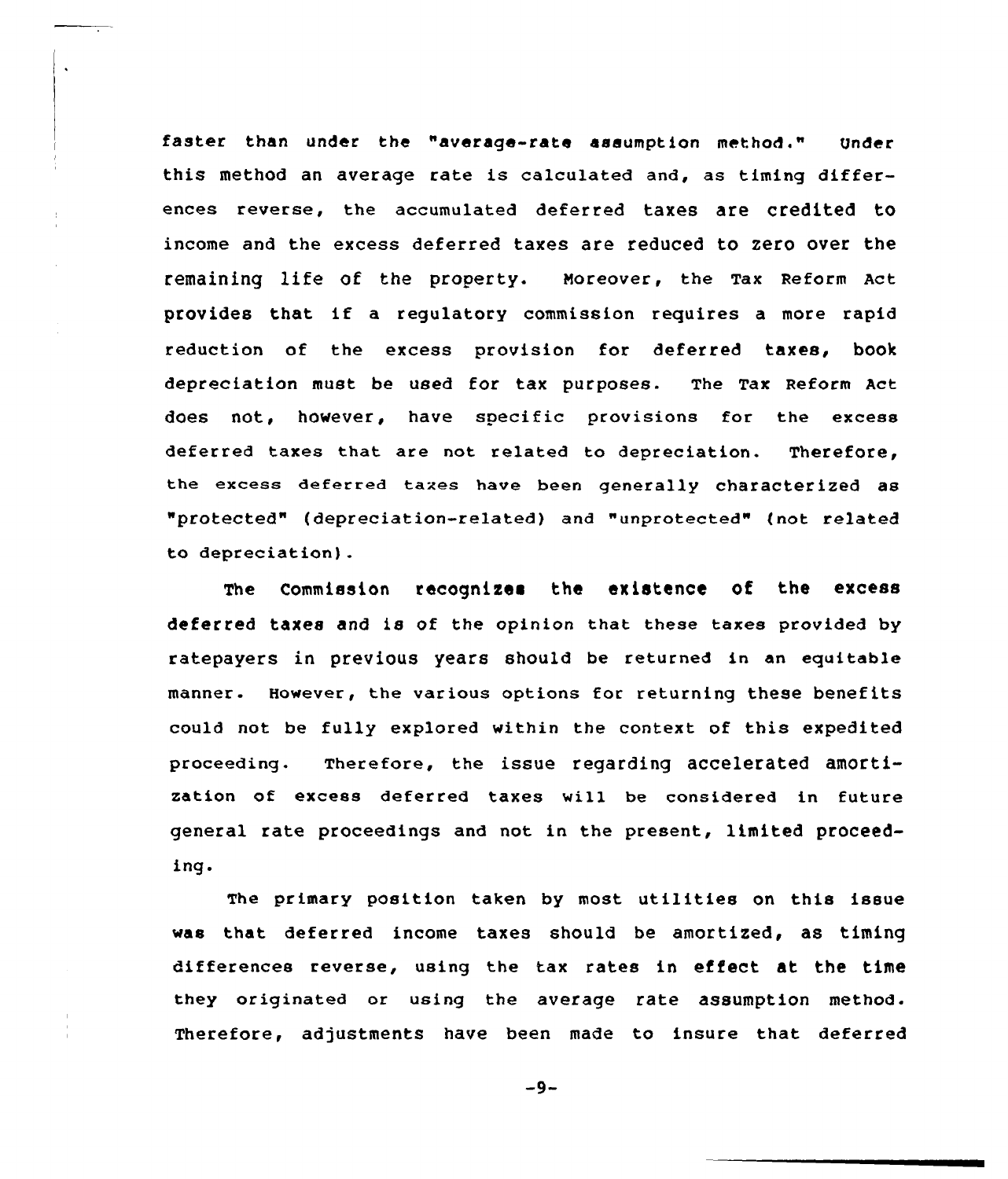taxes resulting from timing differences are returned to ratepayers as required under the Tax Reform Act.

### Implementation Date

The Tax Reform Act, which reduces the top corporate tax rate to 34 percent, produces an effective tax rate for 1987 of 40 percent. This is the blended or average rate based on the current tax rate of <sup>46</sup> percent, which is in effect for the first <sup>6</sup> months of 1987, and the 34 percent rate which becomes effective July  $1$ , 1987. The current rates af most utilities are based on the 46 percent tax rate which was in effect at the time the rates were set by the Commission. Therefore, since January 1, 1987, most utilities have charged rates based on a tax rate of <sup>46</sup> percent which is in excess of the 1987 blended rate of 40 percent.

Generally, in order to reflect the effects of the Tax Reform Act during 1987 and beyond, the Commission has two basic options: adjust rates retroactive to January 1, 1987, based on the 1987 blended tax rate of <sup>40</sup> percent and adjust rates January 1, 1988, based on the 34 percent tax rate, or make one adjustment effective July 1, 1987, based on a 34 percent tax rate, to achieve the same overall effect. By this second approach, most companies will have charged rates for the first half of 1987 based on a <sup>46</sup> percent tax rate and for the second half of 1987 based on a 34 percent tax rate. This will result in rates {and tax collections) for 1987 that equate to a blended tax rate of 40 percent.

In the Commission's Order of March 13, 1987, Brandenburg was asked to comment as to the appropriateness of adjusting rates at July 1, 1987, based on the reduced tax rate of 34 percent. In

-10-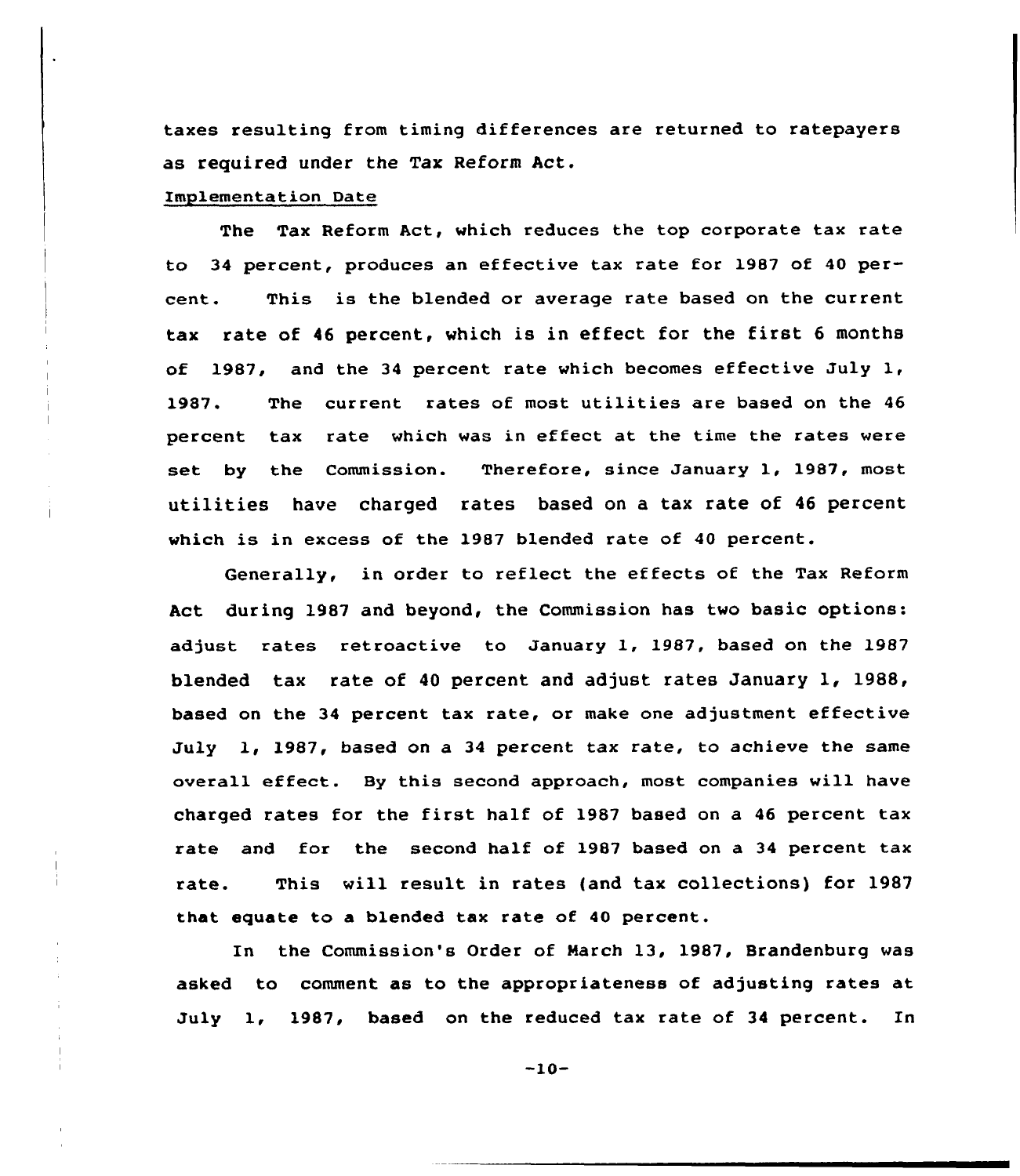response to this request, Brandenburg advocated the use of a twostep rate reduction, with an initial reduction in 1987, based on the 40 percent blended tax rate and a further reduction on January 1, 1988, to reflect the tax rate of 34 percent. Brandenburg also suggested a one-step rate reduction whereby the reduction originally proposed for January 1, 1988, would occur at an earlier date, November ll, 1987, and existing rates would remain in effect until that date.

In response to concerns of some utilities concerning the July 1, 1987, rate change, the Commission cites Section 15 of the Internal Revenue Code of 1986 which prescribes the method of computing taxes in 1987 for calendar year taxpayers. That section requires that "tentative taxes" for 1987 be computed by applying both the 46 percent tax rate and the 34 percent tax rate to taxable income for the entire calendar year; and the tax for the calendar year shall then be the sum of each tentative tax in proportion to the number of days in each 6-month period as compared to the number of days in the entire taxable year.

The Commission is of the opinion that a one-time adjustment, based on a 34 percent tax rate, effective July 2, 1987, will meet the transitional requirements of calendar year 1987 and achieve the Commission's goals for this proceeding as set out in its Order of December ll, 1986.

# Revenue Requirements

In its response to the Commission's Order of December ll, 1986, Srandenburg calculated the decrease in its tax expense as reported for tax purposes. Through subsequent data requests the

 $-11-$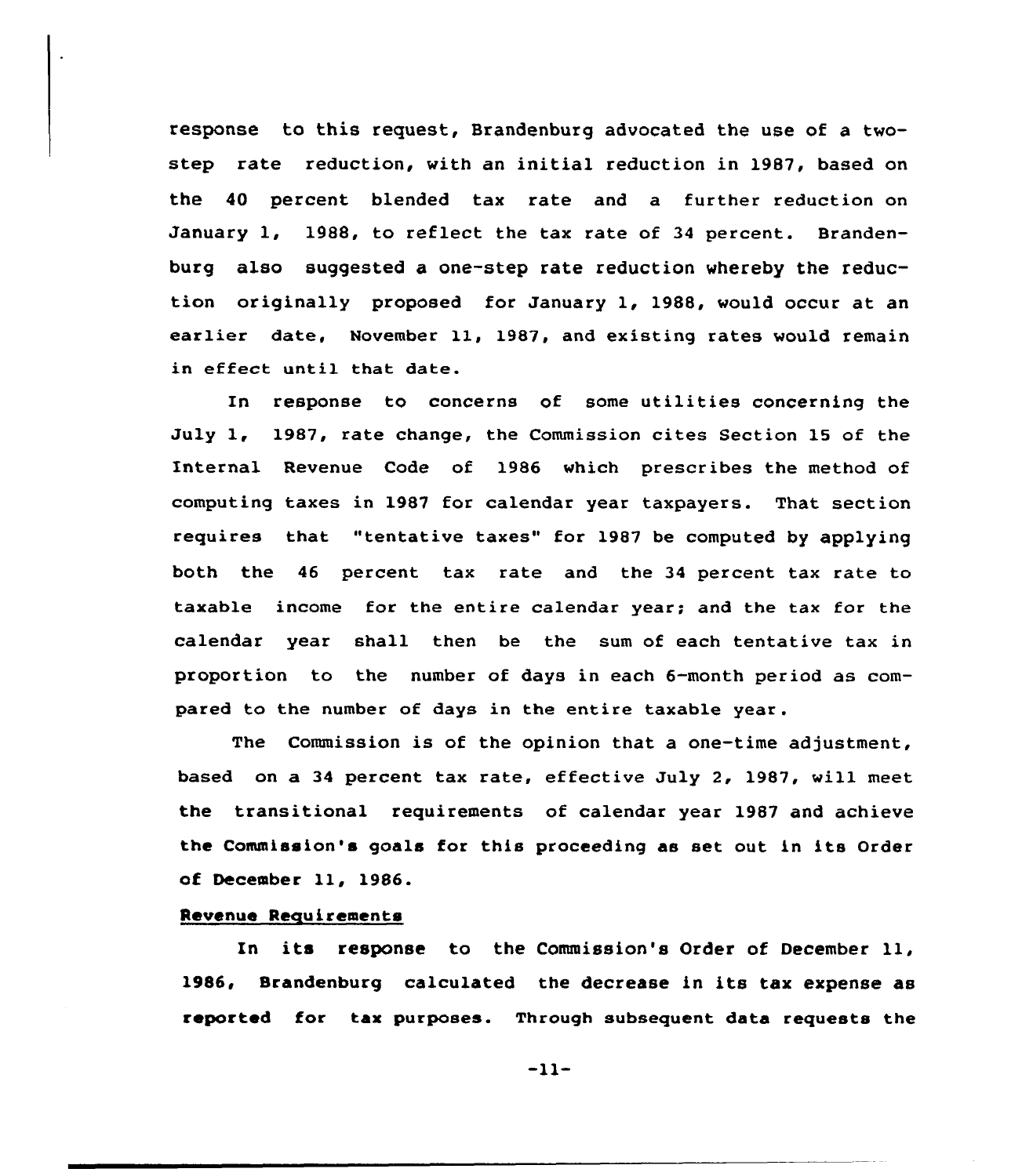Commission requested that Brandenburg present the effects of the Tax Reform Act on its per books tax expense, which would be applicable for rate-making purposes. Xn its response, filed April 29, 1987, Brandenburg, based on the reduced tax rate of 34 percent, calculated a reduction to tax expense of \$283,542. This calculation reflected the tax rate reduction,, the loss of Investment Tax Credits, and the flow back of excess deferred taxes. This amount, not the \$ 340,969 reduction to tax expense included in Brandenburg's original filing, is the expense reduction that should be used for rate-making purposes.

Based on the tax rate reduction and the other Tax Reform Actrelated adjustments accepted herein, Brandenburg's annual tax expense for rate-making purposes will decline by \$283,542. Using a revenue conversion factor of 1.6335 based on the 34 percent federal tax rate, which the Commission finds to be an accurate and reasonable means of calculating the change in Brandenburg revenue requirements, the reduction in revenue requirements is calculated as follows:

| Reduction in Taxes   | \$283,542   |
|----------------------|-------------|
| Multiply By:         | $X = 1.633$ |
| Revenue Requirements |             |
| Reduction            | \$463,000   |

Therefore, based on the tax rate reduction to 34 percent and the other Tax Reform Act-related changes which the Commission has accepted herein, Brandenburg's annual revenue requirements decline by \$463,000. The reduction should flow the Tax Reform Act tax savings to Brandenburg's ratepayers while having a neutral impact

 $-12-$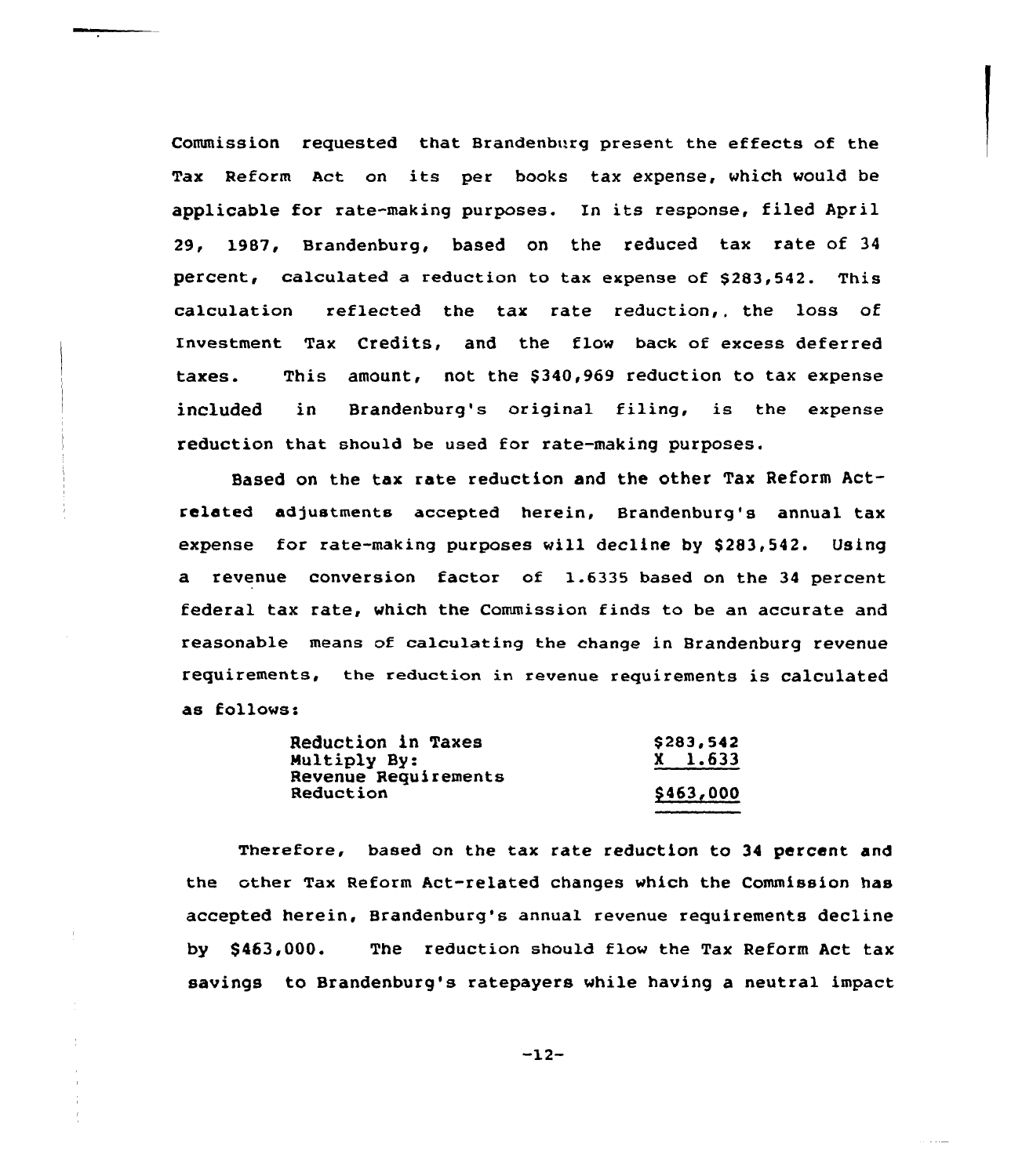on its earnings. Such <sup>a</sup> result is consistent with the Commission's objectives as set out in its Order of December 11, 1986. Contributions in Aid of Construction and Customer Advances

The Tax Reform Act requires that any contributions received in aid of construction, or any other contribution by a customer or potential customer, to provide, or encourage the provision of services to or for the benefit of the transferor be included as taxable income.<sup>5</sup> On December 12, 1986, Kentucky-American Water Company ("Kentucky-American") submitted a letter to the Commission wherein it proposed the following options for treatment of contributions and customer advances for construction:

> a. "No Refund" Option: Under this alternative the contributor would not be entitled to any potential refunds. The total amount contributed would be recorded as ordinary income for tax purposes and the associated tax would be recorded as a payable. Kentucky-American would supply the capital necessary for completion of the construction (construction cost — net contributions).

-13-

<sup>5</sup> Explanation of Tax Reform Act of 1986. Commerce Clearing House, Inc., par. 1,670, page 486.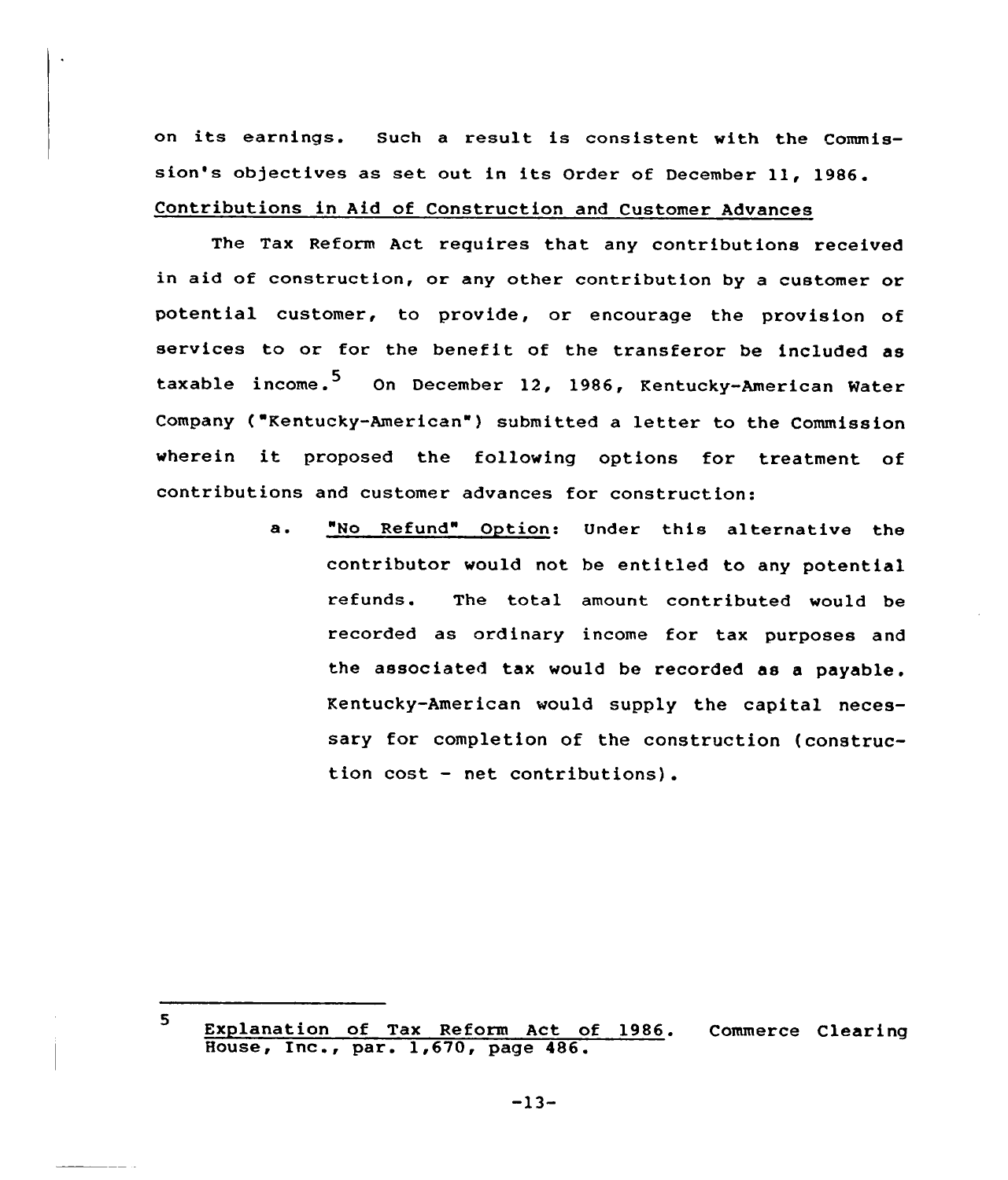b. "Refund" Option: Under this alternative the contributor would be entitled to the potential refund. The contribution would be increased to include federal income taxes and the total amount received would be recorded as ordinary income for tax purposes. The contributor would then be entitled to the potential refund of the entire contribution within the statutory time limit of 10 years.

Further, Kentucky-American proposed that for contributions in aid of construction the no refund option be used for rate-making purposes.

After careful consideration of the information presented by Kentucky-American, the Commission is of the opinion that the refund option as proposed by Kentucky-American appears to be the most equitable method of passing on the taxes related to contributions to both the utility and its general body of ratepayers, in that it will require the customers receiving the service to pay for the total cost of providing that service with the potential for future refunding. Further, the utility and its general body of ratepayers would be only obligated to contribute capital in the future as customers are added to the system and the benefits from those additions are received. Therefore, the Commission has chosen the refund option for use by Kentucky-American and for general applicability to all utilities.

The Commission recognizes that this policy is being established based solely on the evidence presented by Kentucky-American and is of the opinion that this matter should be investigated

 $-14-$ 

المنابي والمستنقذ والمستنقذ والمتعاد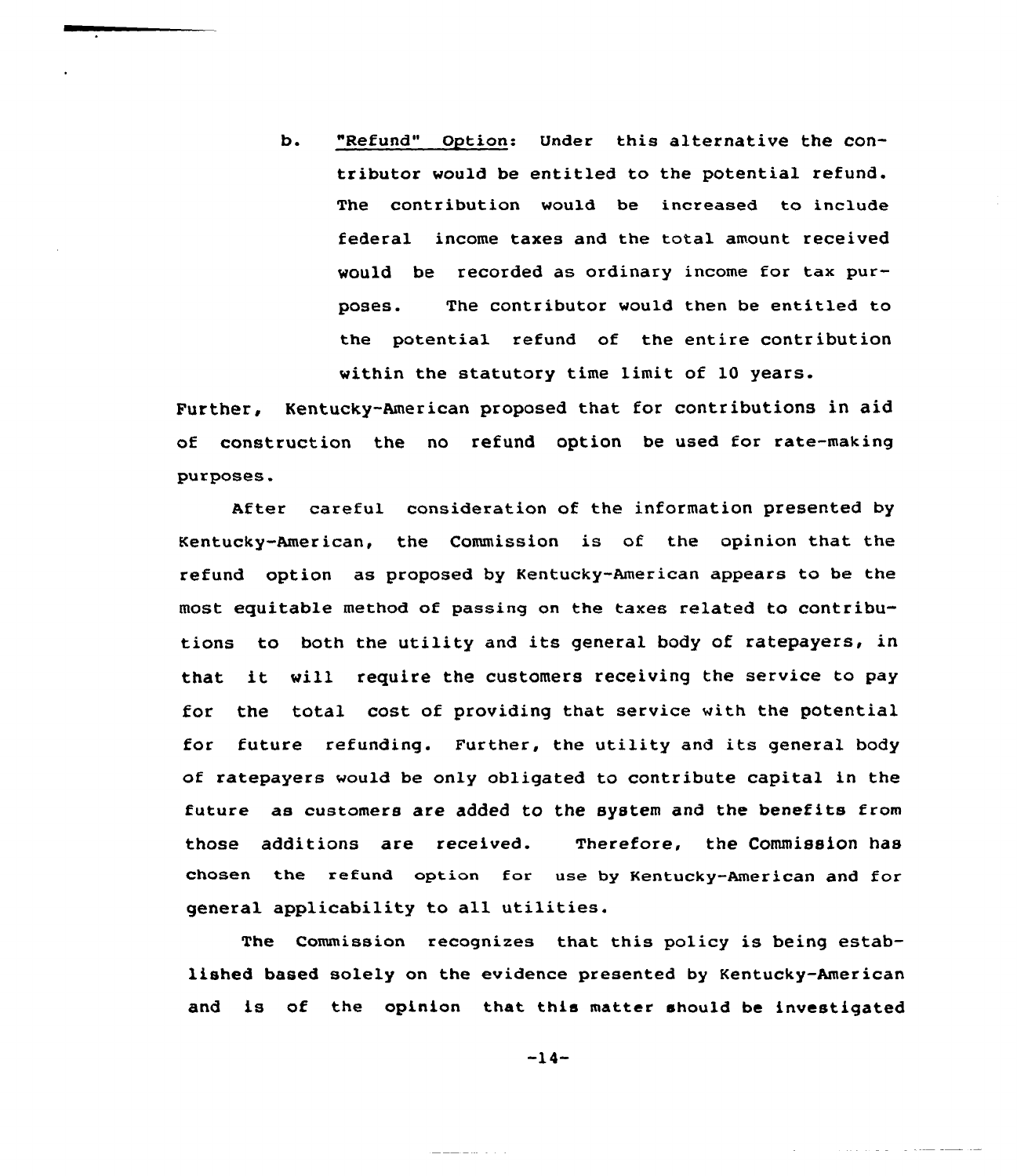further in a separate proceeding. Therefore, the policy is being implemented on a temporary basis subject to the outcome of a formal investigation wherein all parties will be given the opportunity to submit evidence on this issue.

The treatment of contributions established herein will result in no revenue requirement impact on the utilities in these proceedings and, thus, no adjustment has been recognized.

## Rate Design

÷.

The telephone utilities were asked to file proposals for a rate design which would spread the change in revenue requirement to the local service rates. All of the telephone utilities complied. The majority of the companies spread the revenue change on an equitable basis based on a ratio of revenue source to revenue change.

Leslie county Telephone company, Inc., ("Leslie county" ) and Cincinnati Bell Telephone Company ("Cincinnati Bell" ) proposed <sup>a</sup> flat rate to be applied per access line. Within the course of Ieslie County's hearing staff suggested that the methodology used by comparable companies might be more equitable. Leslie County agreed and indicated no objection to staff applying that methodology to its revenue adjustment.

Cincinnati Bell has proposed a tariffed tax credit of 35 cents per month applicable to all exchange access lines and allows an offset for the depreciation reserve deficiency. This proposal is contingent upon approval of the identical Ohio tariff.

SCB's first proposal to offset any decrease in revenue requirement as indicated by this tax case eliminated certain

-15-

المتعارف المتعاطية والمحالة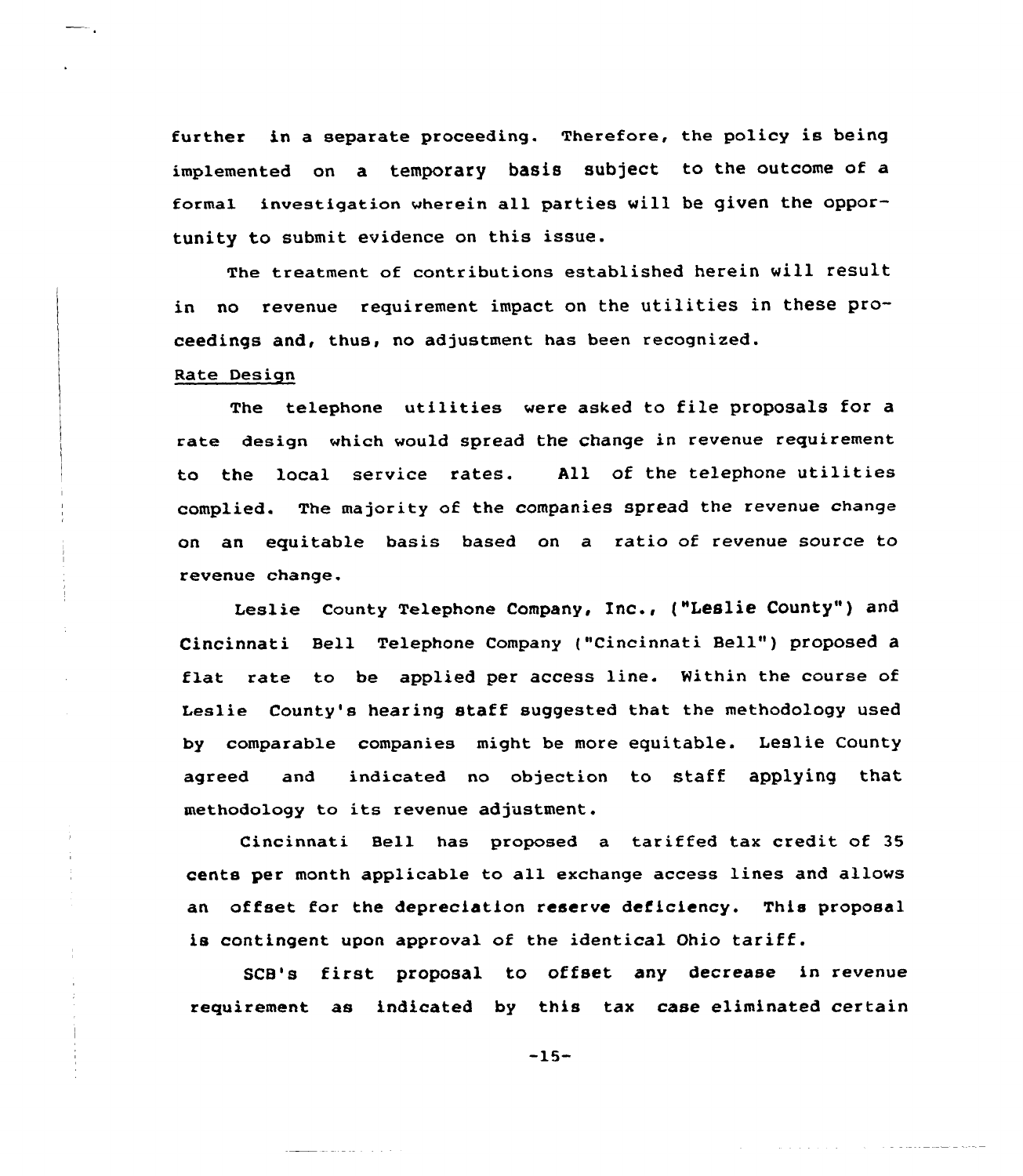non-recurring and recurring charges for Trouble Determination Service, and reduced WATS revenues. <sup>A</sup> second proposal consisted of reductions in rates for KTS, WATS and ULAS. SCB subsequently, upon request by staff, submitted a proposal spreading the change in revenue over local service categories only.

The Commission finds that all telephone utilities should be treated in a consistent manner and should be required to spread any change in revenue requirement over all local service categories. This is the method proposed by the majority of companies involved in these proceedings. The single exception to this shall be Cincinnati Bell. Due to the ongoing issue of rate uniformity the Commission finds that Cincinnati Bell should be allowed to make a like adjustment for Kentucky ratepayers as is allowed by the Ohio Public Utilities Commission for the Ohio ratepayers.

## Statutory Notice

The Commission has determined, as provided in KRS 278.180, that a notice period of less than 30 days is reasonable. The shorter notice period was required because the Tax Reform Act was passed by Congress in October 1986, with an effective date of January 1, 1987, which provided a relatively short time for the Commission to conduct investigatory proceedings and issue orders implementing rates effective July 2, 1987 to reflect the 40 percent tax rate in utility rates for 1987 under the procedure established herein.

#### SUMMARY

The Commission, after consideration of the evidence of record and being advised, is of the opinion and finds that:

-16-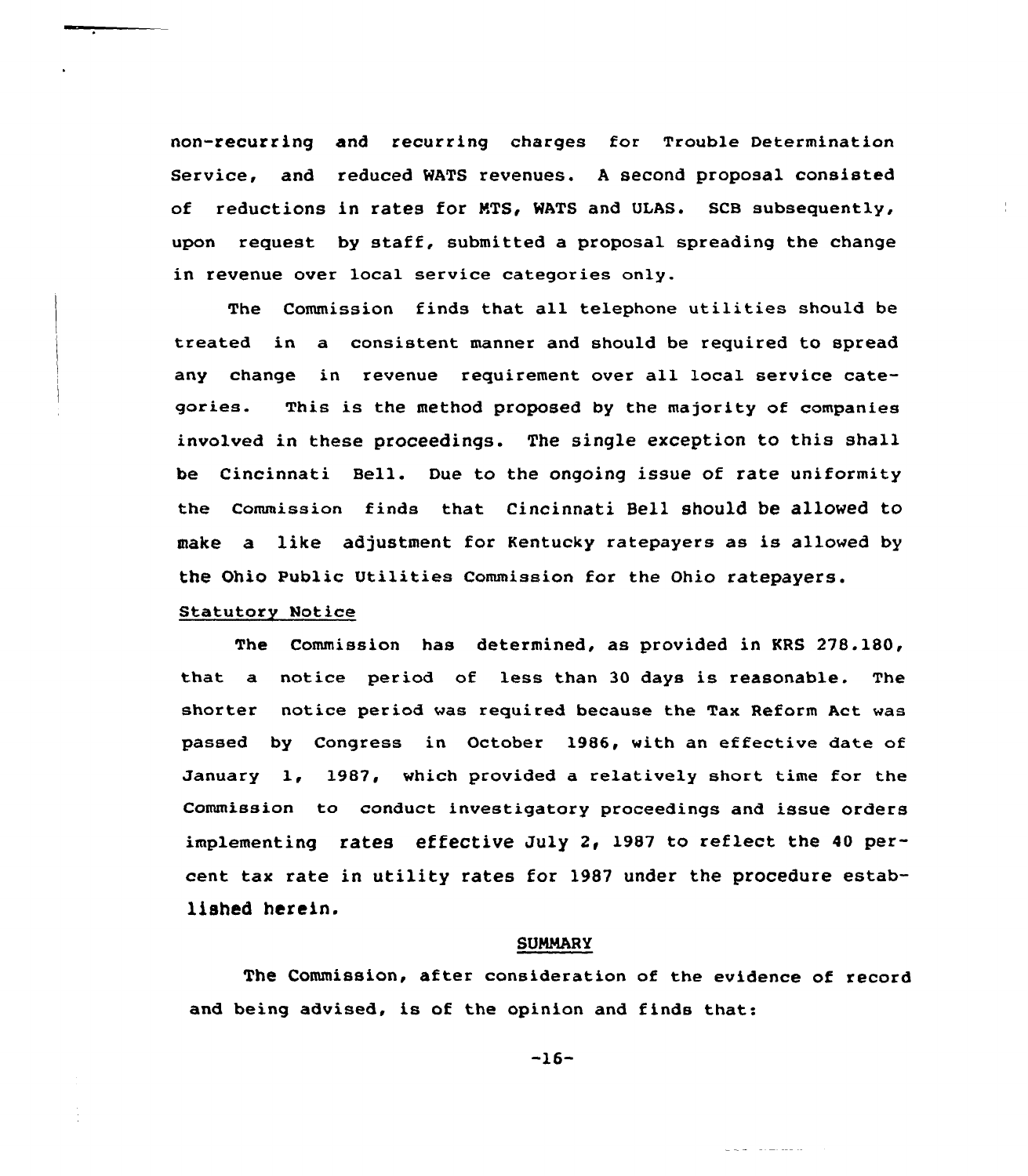l. The Tax Reform Act results in <sup>a</sup> substantial cost savings to Brandenburg and said cost savings should be flowed through to ratepayers in an equitable manner.

2. The unique characteristics and primary considerations of this proceeding that require narrowing its scope are: (l) the cost change generated by the Tax Reform Act was clearly beyond the control of the utility; (2) the cost change generated by the Tax Reform Act affected all major privately owned utilities in a similar manner; (3) the cost change generated by the Tax Reform Act had a major impact on the cost of service of utilities; and, (4) the cost change generated by the Tax Reform Act became effective at a specified date which required expeditious action on the part of the Commission.

3. The implementation procedure detailed herein is an equitable method for determining the adjustment in revenues required to reflect the 40 percent Federal Income Tax Rate in the rates of utilities for the calendar year 1987.

4. The existing rates of Brandenburg are unreasonable inasmuch as they reflect a federal income tax provision that is no longer in effect.

5. The adjustment to rates prescribed herein has no affect on the earnings of Brandenburg after recognition of the cost savings resulting from the Tax Reform Act, and consequently said rate adjustment is fair, just, and reasonable.

IT IS THEREFORE ORDERED that:

1. The rates in Appendix <sup>A</sup> are the approved rates for service rendered on and after July 2, 1987.

-17-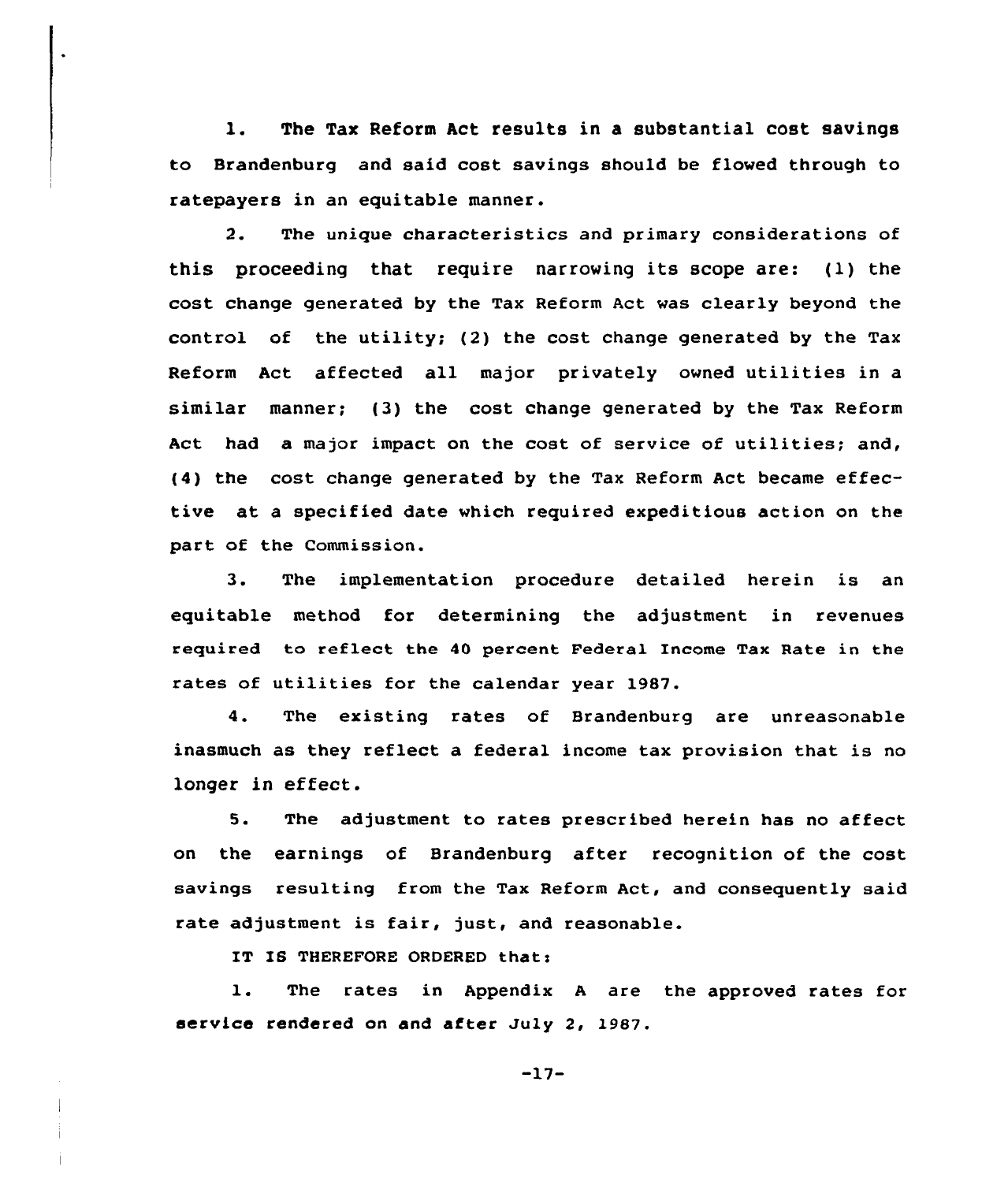2. Revised tariffs reflecting the rates set out in Appendix <sup>A</sup> shall be filed within 30 days from the date of this Order.

3. Revised tariffs reflecting the Commission's policy on the treatment of taxes associated with contributions in aid of construction shall be filed within 30 days from the date of this Order.

Done at Frankfort, Kentucky, this 11th day of June, 1987.

PUBLIC SERVICE COMMISSION

hairman Vice Chairman Commissione

ATTEST:

Executive Director